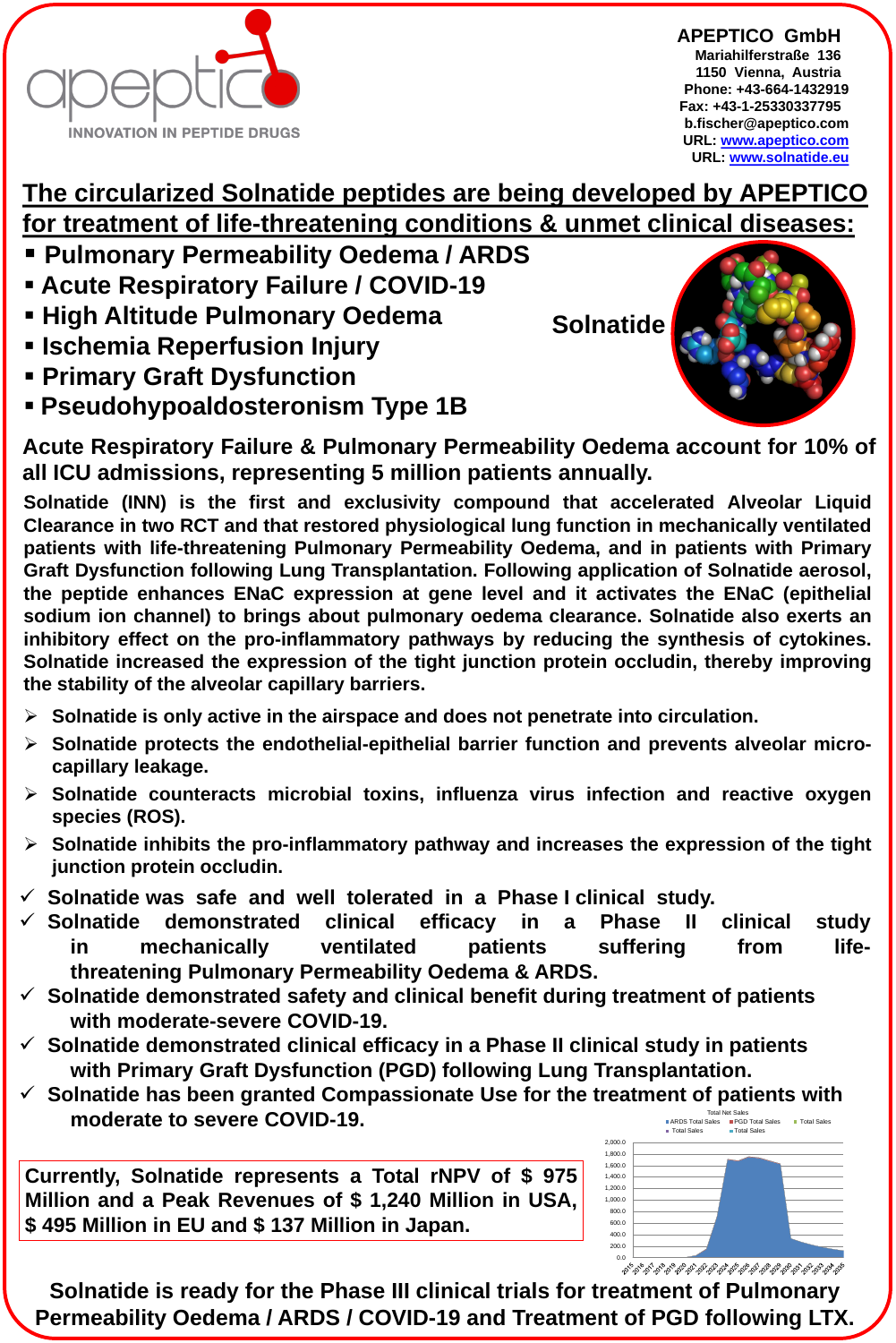

## **Description of Target Indications for Solnatide Page: 1** Page: 1

| <b>Solnatide</b>   | Solnatide (AP301), is a synthetic, cyclic peptide that                                                                                                            |
|--------------------|-------------------------------------------------------------------------------------------------------------------------------------------------------------------|
|                    | activates Alveolar Liquid Clearance in the airspace following inhalation of<br>➤                                                                                  |
|                    | Solnatide aerosol into the lung                                                                                                                                   |
|                    | $\triangleright$ activates the amiloride-sensitive epithelial sodium channel complex (ENaC)                                                                       |
|                    | in human epithelial and endothelial lung cells                                                                                                                    |
|                    | $\triangleright$ protects the endothelial / epithelial barrier function from virulence factors of                                                                 |
|                    | common lung pathogenic bacteria and viruses by blunting Protein Kinase $C$ - $\alpha$                                                                             |
|                    | activation and MLC phosphorylation and by decreasing intracellular levels of                                                                                      |
|                    | reactive oxygen species (ROS)                                                                                                                                     |
|                    | $\triangleright$ exerts an inhibitory effect on the pro-inflammatory pathway by reducing the                                                                      |
|                    | synthesis of cytokines. Solnatide increases the expression of the tight                                                                                           |
|                    | junction protein occludin, thereby improving the stability of the capillary                                                                                       |
| <b>Indications</b> | barriers.                                                                                                                                                         |
|                    | Treatment of Pulmonary Permeability Oedema in ARDS & COVID-19<br>Pulmonary permeability oedema is a life-threatening condition in patients with a                 |
|                    | variety of underlying clinical diseases. Lung tissue is injured directly (pneumonia)                                                                              |
|                    | or indirectly (sepsis, burs, inflammation) and blood fluid penetrates into the alveoli                                                                            |
|                    | thus preventing normal gas exchange.                                                                                                                              |
|                    | Acute Respiratory Failure & Pulmonary Permeability Oedema account for 10% of                                                                                      |
|                    | all ICU admissions, representing 5 million patients annually.                                                                                                     |
|                    | Currently, no specific therapy is available.                                                                                                                      |
|                    |                                                                                                                                                                   |
|                    | <b>Treatment of Primary Graft Dysfunction (PGD) following Lung Transplant</b>                                                                                     |
|                    | Following lung transplant procedure, ischemia reperfusion injury triggers formation                                                                               |
|                    | of a life-threatening pulmonary oedema. Lung oedema causes lung dysfunction and                                                                                   |
|                    | acute graft rejection immediately after lung transplantation.                                                                                                     |
|                    | Currently, no specific therapy is available.                                                                                                                      |
|                    |                                                                                                                                                                   |
|                    | <b>Treatment of High Altitude Pulmonary Oedema (HAPE)</b>                                                                                                         |
|                    | HAPE is a life-threatening complication of rapid ascents to altitudes higher than                                                                                 |
|                    | 3,000 m. Climatic and environmental changes lead to exaggerated pulmonary                                                                                         |
|                    | hypertension leading to vascular leakage through over-perfusion, stress failure, or                                                                               |
|                    | both.                                                                                                                                                             |
|                    | Currently, no specific therapy is available.                                                                                                                      |
|                    |                                                                                                                                                                   |
|                    | Treatment of Pseudohypoaldosteronism 1B (PHA)                                                                                                                     |
|                    | PHA is characterised by salt wasting from the kidney, colon, and sweat and salivary                                                                               |
|                    | glands leading to high concentrations of sodium in sweat, stool, and saliva. The<br>disorder involves multiple organ systems and is especially threatening in the |
|                    | neonatal period.                                                                                                                                                  |
|                    | Currently, no specific therapy is available.                                                                                                                      |
| <b>Status</b>      | Phase I and two Phase II trials are completed.                                                                                                                    |
|                    | Efficacy, safety and tolerability established.                                                                                                                    |
|                    |                                                                                                                                                                   |
|                    | APEPTICO prepares to initiate Phase III pivotal clinical trials.                                                                                                  |